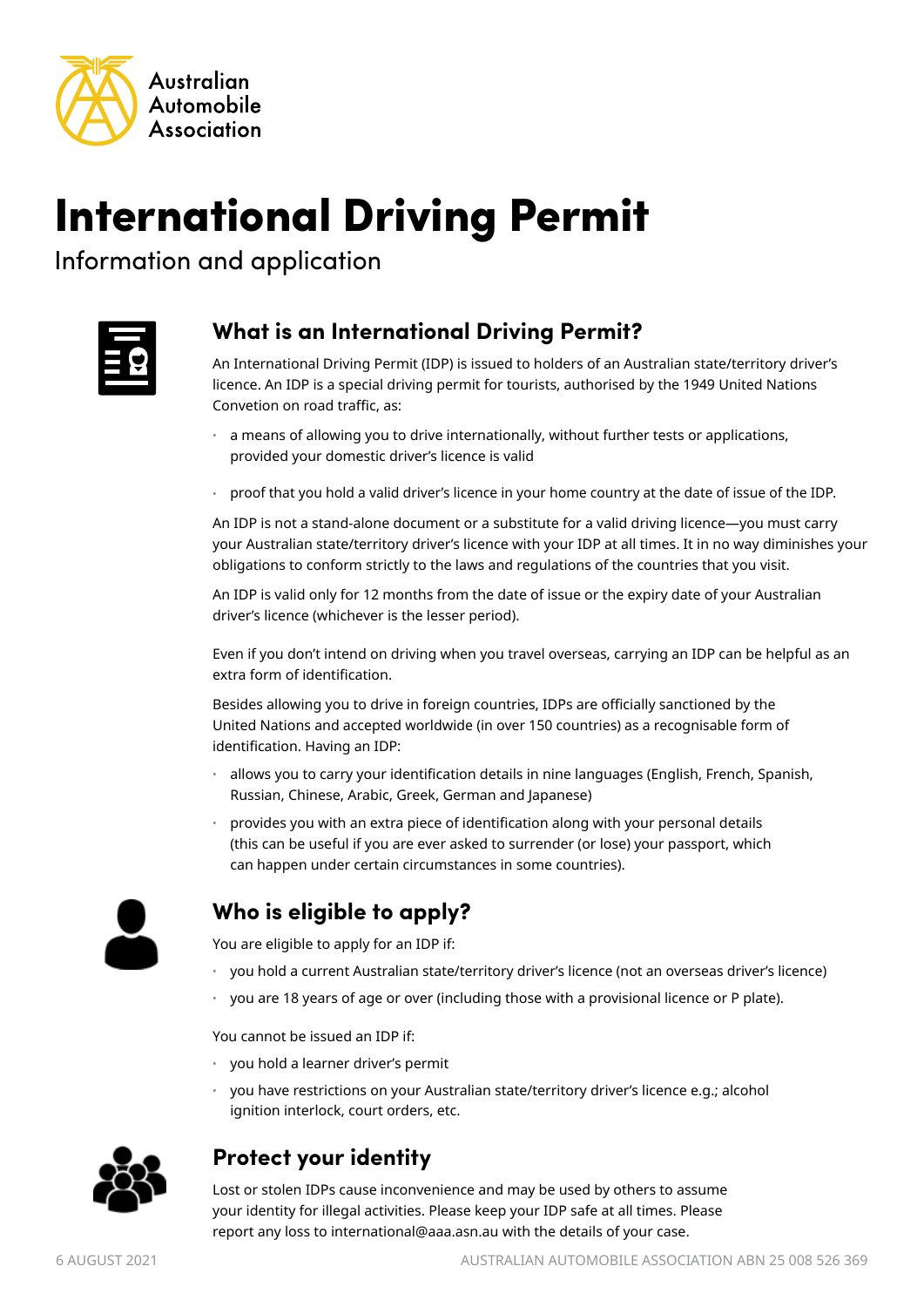



#### **Important**

This International Driving Permit is a translation of your Australian state/territory driver's licence and is valid only for one year from the date of issue unless your domestic driving licence expires, is suspended or revoked in the meantime.

The IDP validity is for a translation purposes only, and does not provide for a legal right to drive within any contracting country unless the local domestic law provides for such a right. Applicants must be aware that in some instances additional certification is required from the visiting country prior to the IDP being given legal status. Applicants should refer to the AAA website or contact the embassy or consulate of the intended country of visit to confirm the status of the IDP, and for the driving requirements and eligibility for that country.

An IDP may allow you to drive or ride the vehicles you intend to use. Some travel insurance policies will not cover you if you have an accident using a vehicle you are not licenced to drive or will not accept an IDP. Please ensure that you check with your travel insurance company.



# **Check before travelling**

- Check your IDP requirements at www.aaa.asn.au/international-motoring/driving-overseas/
- Visit [www.smartraveller.gov.au](http://www.smartraveller.gov.au) to view the latest travel advice.



# **Warning on fraudulent IDPs**

Please note that the only authorised IDP issuing body in Australia is the Australian Automobile Association (AAA). IDPs issued by AAA are distributed through the state and territory motoring organisations. Counterfeit IDPs are being offered for sale on the internet, usually at inflated prices. These forged IDPs are illegal. If you hold one, you may get into a great deal of difficulty with the traffic authorities in foreign countries.



## **What do you need to apply for an IDP**

- A colour photocopy of your Australian drivers licence (front and back).
- A passport style photo taken no more than six months before lodging your IDP application.
	- The photo shoud be 45–50mm in height and 35–40mm in width.
	- Your face should be centred, clear and in sharp focus with no shadows and no glasses (see below).
	- The image should be of high quality and be on photographic paper.





![](_page_1_Picture_22.jpeg)

![](_page_1_Picture_23.jpeg)

Too far away Too close Too dark

6 AUGUST 2021 AUSTRALIAN AUTOMOBILE ASSOCIATION ABN 25 008 526 369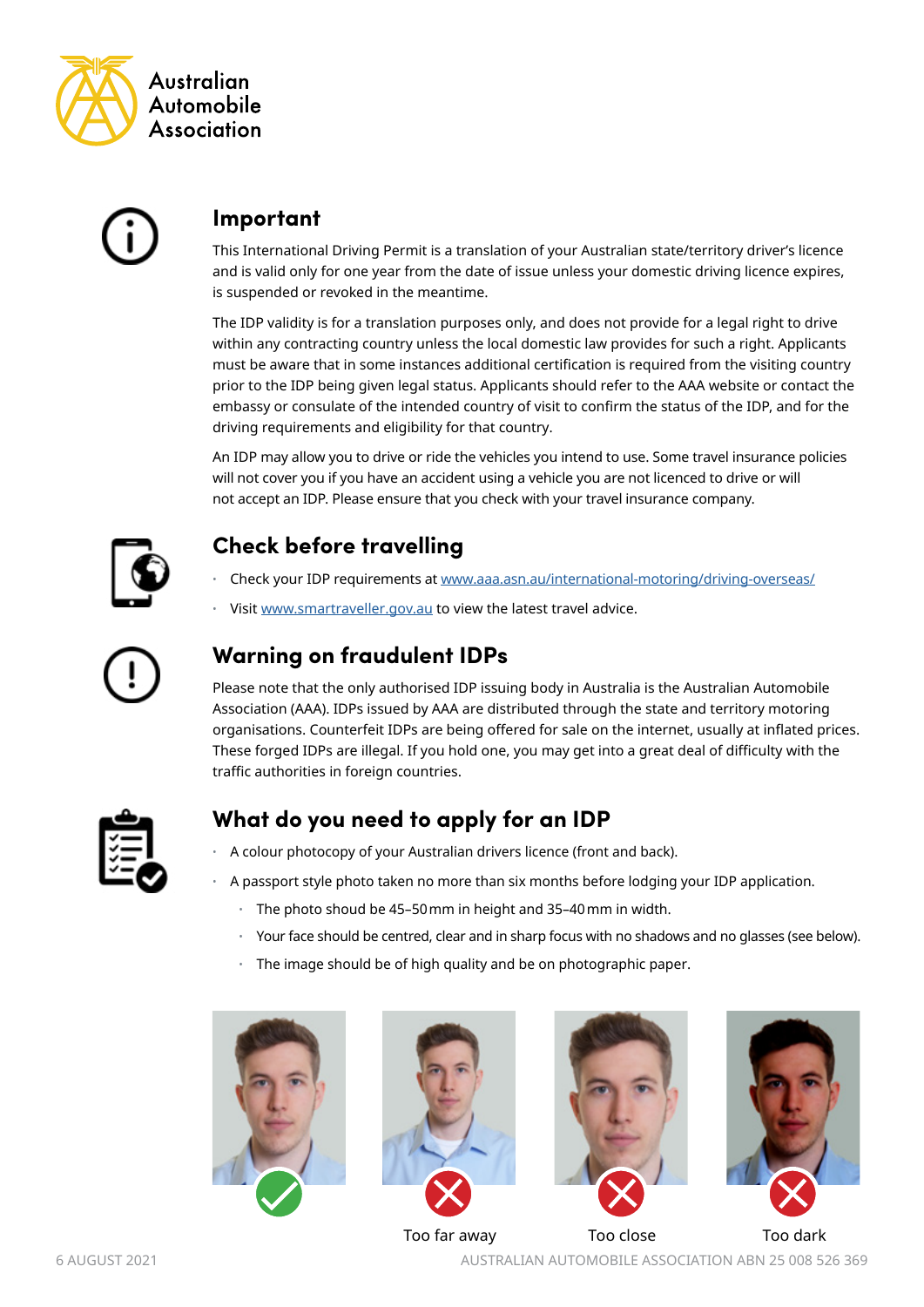![](_page_2_Picture_0.jpeg)

# IDP Application Form

#### APPLICANT DETAILS

| <b>First name</b>         |                                                                                                                                                 |
|---------------------------|-------------------------------------------------------------------------------------------------------------------------------------------------|
|                           |                                                                                                                                                 |
| Middle name(s)            |                                                                                                                                                 |
| Last name                 |                                                                                                                                                 |
| <b>Address on licence</b> |                                                                                                                                                 |
|                           | Suburb<br>Postcode<br>State                                                                                                                     |
| Phone                     |                                                                                                                                                 |
| <b>Email</b>              |                                                                                                                                                 |
| <b>Place of birth</b>     |                                                                                                                                                 |
| Licence details           | Number:<br>Class(es):<br>Date of birth (as on licence)<br>Expiry date:<br>Issued by $ACT$ NSW $QLD$ SA<br>$TAS \Box$ VIC $\Box$ WA<br><b>NT</b> |
|                           | Are spectacles or contact lenses worn whilst driving?<br>No<br>Yes                                                                              |
| <b>Date of Departure</b>  | Note: Your IDP will be valid for 12 months<br>from date of issue, not date of departure                                                         |
| <b>Member Number</b>      | NRMA, RACV, RACQ, RAA, RAC, RACT, AANT                                                                                                          |

## VERIFICATION AND DECLARATION

**I declare that:**

I hold a valid Australian state/territory drivers licence with no restrictions or penalities.

I agree to the terms of the *Privacy Policy and Terms of Use*. I consent to the use of the personal information on this form and understand it will be used in accordance with the [Privacy Policy](https://www.aaa.asn.au/wp-content/uploads/2019/05/IDP-Terms-and-Conditions-Privacy-Policy-May-2019.pdf).

I acknowledge the preferred medium of submission of my application is via the online portal and secondly via registered post/courier (whether domestic or international). **Should I elect to submit my application via electronic mail, I accept all risks and consequences of doing so.**

**Signature of applicant**